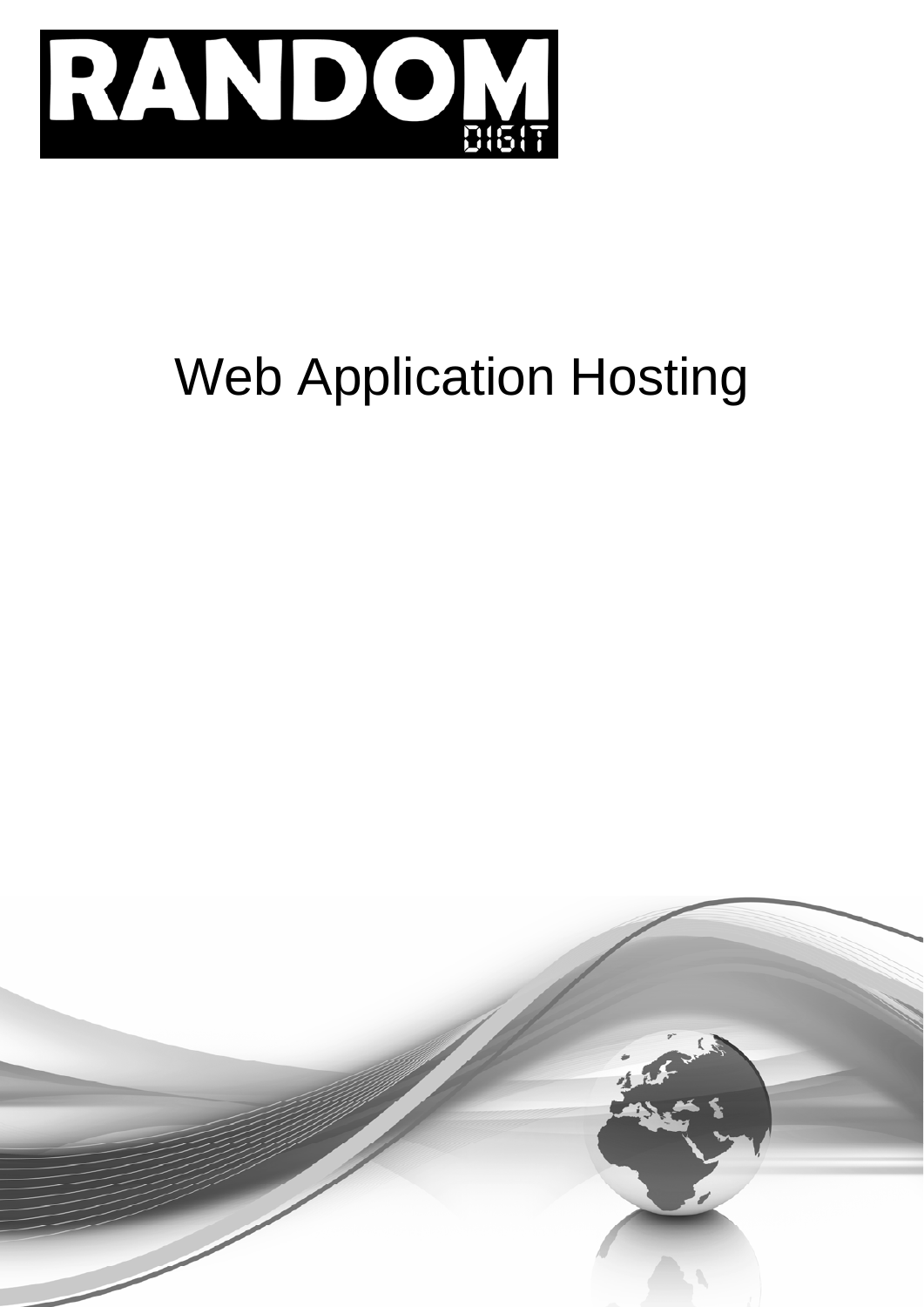# Web Application Hosting

### **What is a Web Application Hosting?**

Web Application Hosting will let you move your intranet applications out of the office on the internet freeing up expensive hardware and support.

#### **How would my company benefit from hosting with Random Digit?**

With ever-increasing demands for businesses to have modern, functional and user friendly applications and the growing costs of employing in-house web server administrators, webmasters and Database DBA's, we at Random Digit believe we can offer a cost effective alternative to this expensive scenario.



Our team of motivated industry

professionals, many from contracting backgrounds, are experienced and used to working on all types of server and software configurations from differing industry sectors. We have the expertise to cover all industry technologies currently in use and our commitment to ongoing training in the latest techniques and technologies helps keep us ahead of our game and provide you with a service that's second to none.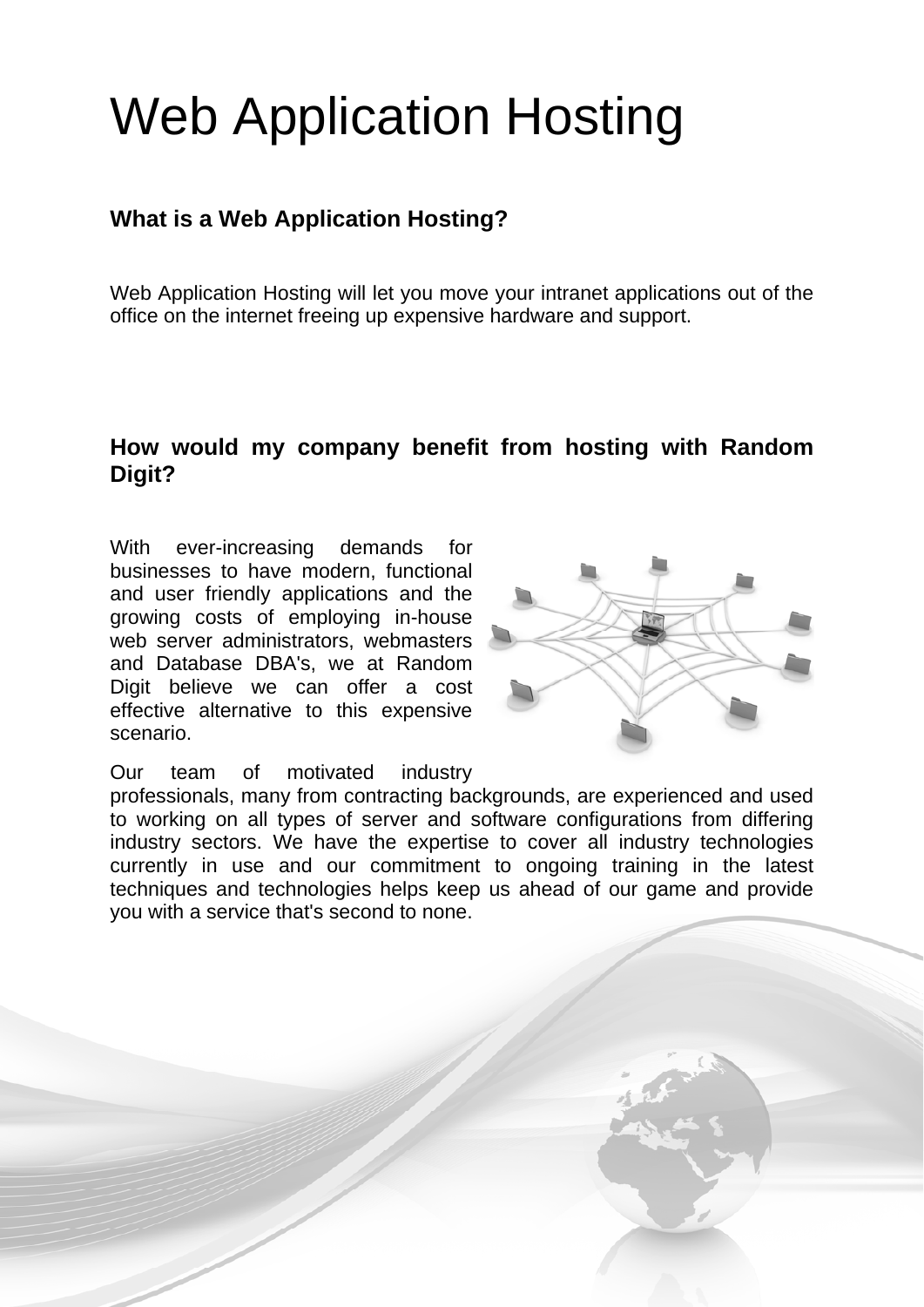#### **What expectations should we have?**

Expectations are sometimes hard to define, but we believe they should be clear and simple at all times. Should you have any problem with your application call our dedicated 24/7 support team and they will diagnose the fault and were possible provide a fix.

Random Digit backup all hosted applications were required absolutely free to dedicated servers on a different continental shelf. This provides you will



a fault tolerate service which can be recovered from within two hours should the worst ever happen. We can also provide staggered backups of data and files to provide a level of data rollback.

I'm sure you'll agree that's a service and response time you'll find hard to beat even with your own dedicated equipment and team. Please remember to call us if you have less demanding requirements as we can always tailor our agreements to suit your needs.

#### **How does it work?**

We place you application on a test server to determine the required resources, once we have agreed the level of equipment required and the frequency of any backups we can move your application to a live environment.